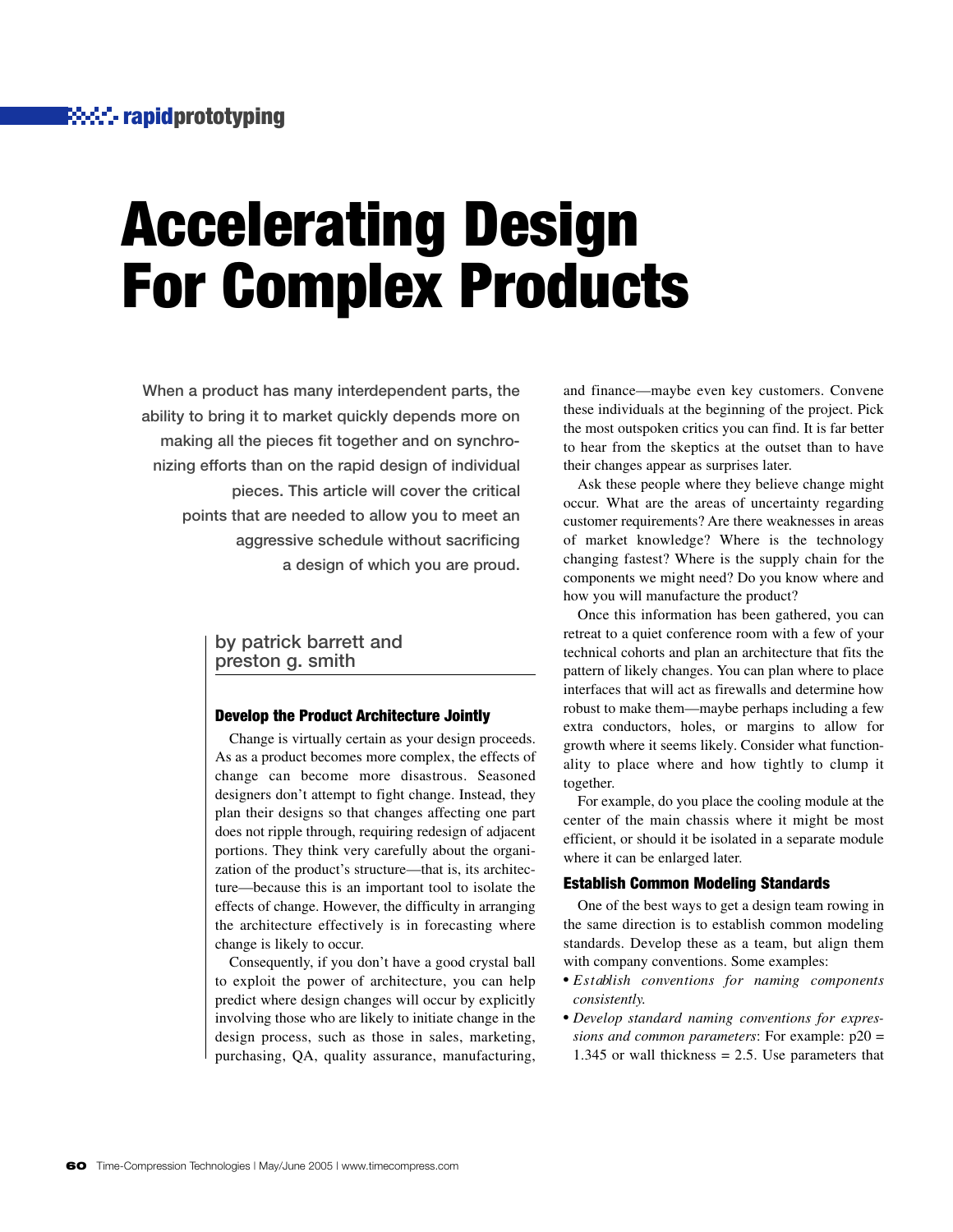communicate their meaning.

- *Use seed parts for a common starting point.:* When the core of certain parts is the same, embed common attributes or parameters in all of them, including datum systems and tags for your product data management system.
- *Develop consistent modeling processes:* This helps one engineer readily understand another's work.

#### **Develop a Model Plan First**

Today's engineer must be both a proficient CAD user and an expert designer. Model plans allow the design process to be separated from the CAD process. Being able to focus on each part independently makes both more productive.

A model plan is a series of steps taken before creating a model that address the mission-critical needs and rules of your design. Model plans vary by what works for you, so each designer's plan may be different. The important point is that you take the time to plan initially. You will achieve better results by separating your design thoughts from the tasks of creating CAD models.

#### **Building the Model (Design Mode)**

Before turning on the computer, plan your model on paper.

- Identify the model/assembly structure: top level, subassemblies, components, etc.
- Identify key inter-part relationships and how/when youwill use them.
- Lay out your sketches and design constraints.
- Plan how your model/assembly structure affects the BOM (bill of materials) and the drafting.
- Ask yourself how the model could fail.

#### **Applying the Model (CAD Mode)**

Once you have a model on paper:

- Transfer your paper plan into CAD space: sketch, model, and assemble.
- Develop assemblies, sub-assemblies, and components using your paper plan as the blueprint.
- As you encounter problems, go back to your model plan to see what changed. This is easier to see on paper than in your head.

#### **Leverage As Much Shared Geometry as Possible**

Avoid specifying the same detail twice. If geometry is shared, set it up as such and build your design to reference these common elements. Use the geometry-sharing features of your CAD system

## **Highest Accuracy<br>3D Scanning Service** 3D Scanning Service



Our Service Bureaus in Detroit, Minneapolis, Europe and the Far East have the right 3D scanners and software to scan your complex-shaped parts (large or small) with the industry's highest accuracy. For Reverse Engineering, we offer fast creation of 3D CAD surface models or low-cost, production-ready STL files. For inspection applications, send us your CAD file along with the part and we'll quickly generate a detailed color error map with dimensional information. Next day turnaround is available for many projects. Call now for a free report and application analysis.



**Laser Design, Inc.** Phone: 952.884.9648 X232 www.laserdesign.com or sales@laserdesign.com



www.timecompress.com | Time-Compression Technologies | May/June 2005 **61 For Information Circle No. 26 For Information Circle No. 27**